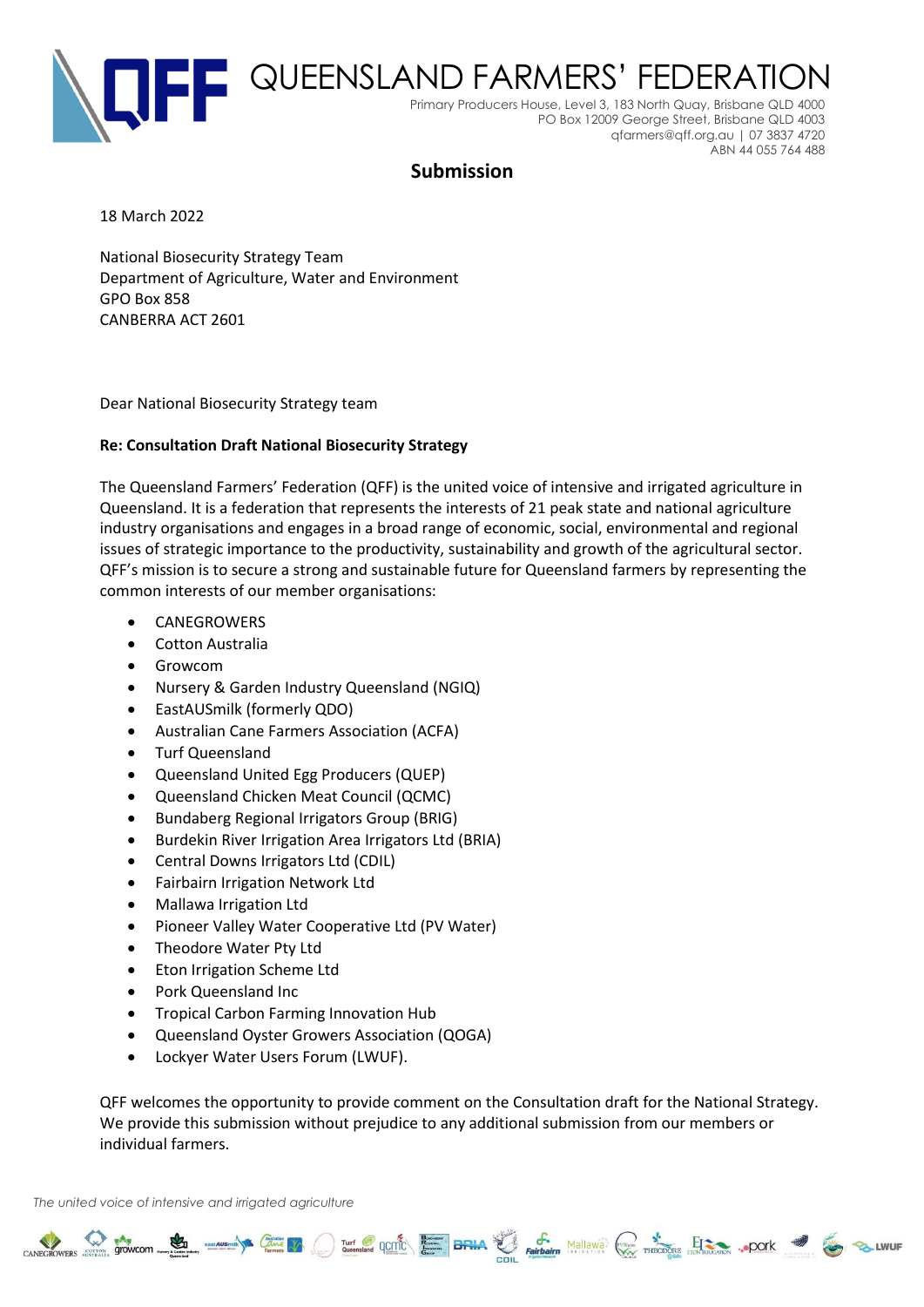

#### **SUBMISSION**

## **1 SCOPE OF THE STRATEGY**

Do the proposed vision and purpose reflect what we want to achieve and how we want to evolve our system into the future? Are our 6 priority areas where we should focus our efforts in the future? Is anything missing?

## **QFF Comment:**

**The vision** proposed is very broad and does not indicate the scope of what it includes. There is no mention of agriculture, and it is not clear whether it is all encompassing including things like furniture borers or companion animal diseases or human and environmental outcomes. While it does not need to be exclusively agriculture, it is the primary sector which is impacted in a major way, and which has further impacts all along the supply chain including employment and food shortages. Agriculture should therefore be specifically mentioned in any vision statement.

**The purpose** mentions protecting people and environment first and again there is no mention of agriculture. The QFF supports the proposed risk-based system underpinned by science. Is it necessary to include the word "shared" in the purpose title? If everyone agrees on the purpose, then there is no need to say shared.

**Priority Areas** are positive initiatives, but they are not balanced. The most critical priority to get right is the coordinated preparedness and response. This could be divided into 3 parts, early detection, prevention and response including recovery. Each of these areas is huge and in recent years, many gaps have emerged which need to have focus. Investment by government has declined, particularly surveillance and investment will need to be substantially increased in the face of increasing threats. By making preparedness and response just one of 6 priority areas, it diminishes its importance and reduces its claim for resources. Getting this right however is the single most important factor which will determine how well Australia overcomes its threats.

Other areas are important but could be combined. While funding is important, it does not really belong as a strategic area. It should be one of the guiding principles of how biosecurity operates rather than a strategic priority.

Specific comments on the Consultation Draft proposed priorities can be found in the below table.

| <b>AREA</b>            | <b>AIM</b>                                                                                                                                                                                                                                            | <b>QFF COMMENT</b>                                                                         |
|------------------------|-------------------------------------------------------------------------------------------------------------------------------------------------------------------------------------------------------------------------------------------------------|--------------------------------------------------------------------------------------------|
| <b>PRIORITY</b>        | We will enhance our culture of biosecurity                                                                                                                                                                                                            | <b>Education and awareness</b>                                                             |
| AREA $1-$              | action so everyone understands its                                                                                                                                                                                                                    | programs are critical                                                                      |
| <b>Shared</b>          | importance and plays their part.                                                                                                                                                                                                                      | given the decrease in                                                                      |
| biosecurity<br>culture | Build on and develop national education<br>$\bullet$<br>and awareness programs<br>Encourage positive biosecurity behaviours<br>$\bullet$<br>and incentivise compliance<br>Revitalise national communication and<br>$\bullet$<br>engagement mechanisms | general surveillance and<br>the closure of regional<br>laboratories in the past<br>decade. |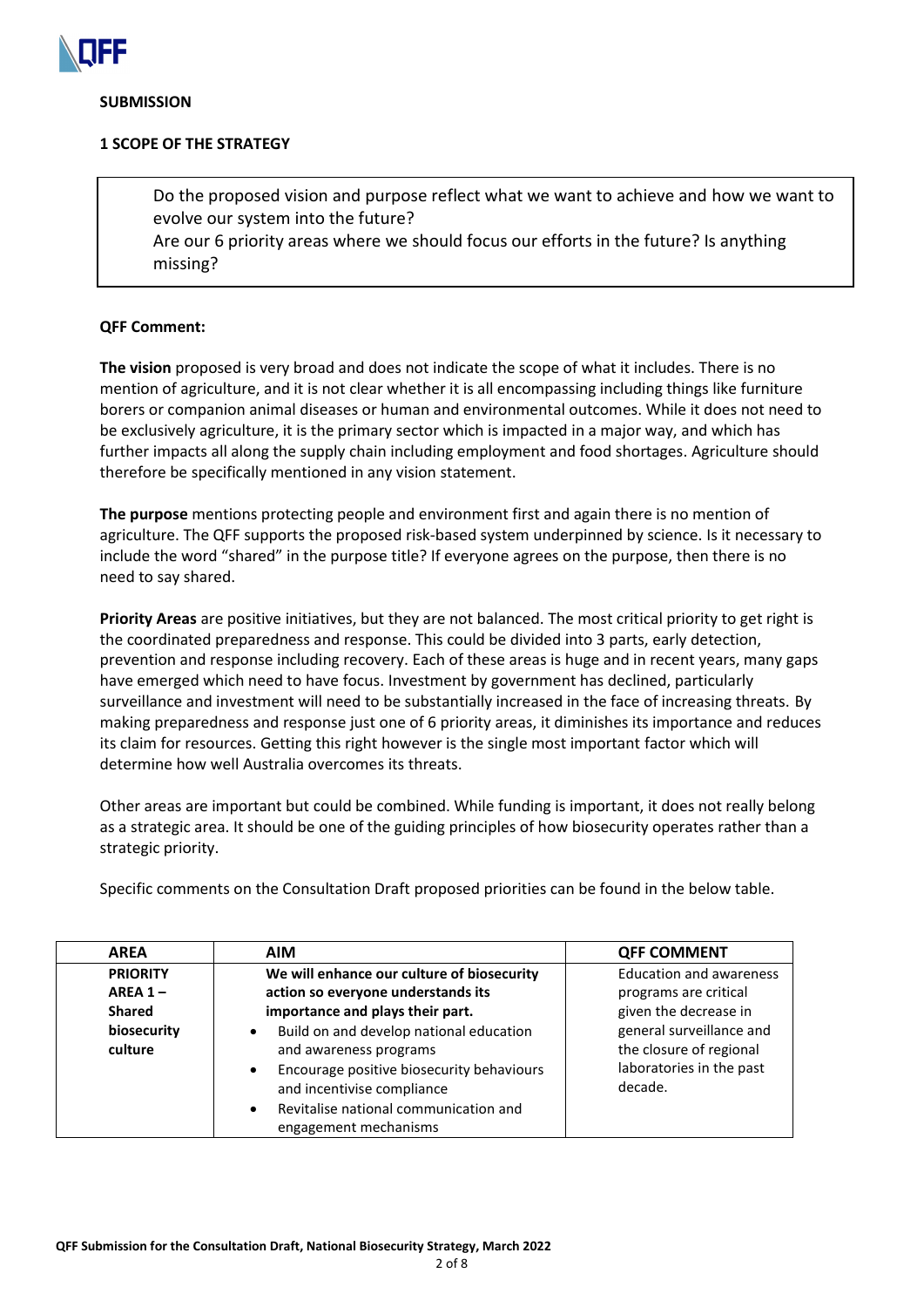

|                                                                                  | Determine opportunities to embed<br>$\bullet$<br>biosecurity considerations into decision-<br>making and risk planning.                                                                                                                                                                                                                                                                                                                                                                                                                                                                                                                                                                      |                                                                                                                                                                                                                                                                                                            |
|----------------------------------------------------------------------------------|----------------------------------------------------------------------------------------------------------------------------------------------------------------------------------------------------------------------------------------------------------------------------------------------------------------------------------------------------------------------------------------------------------------------------------------------------------------------------------------------------------------------------------------------------------------------------------------------------------------------------------------------------------------------------------------------|------------------------------------------------------------------------------------------------------------------------------------------------------------------------------------------------------------------------------------------------------------------------------------------------------------|
| <b>PRIORITY</b><br>$AREA2 -$<br><b>Highly skilled</b><br>workforce               | We will develop and sustain a highly skilled<br>workforce to ensure we have the right<br>capability in the right place at the right time<br>Identify current and future skills needs in<br>key areas<br>Develop a workforce strategy to build,<br>$\bullet$<br>retain and deploy capability<br>Build on and expand existing cooperative<br>$\bullet$<br>arrangements<br>Strengthen professional development<br>programs.                                                                                                                                                                                                                                                                     | Support - there must be<br>investment in skills as<br>many of the skills are in<br>an older workforce and<br>will not be available in 5-<br>10 years time. Already<br>there are many gaps due<br>to retirements.                                                                                           |
| <b>PRIORITY</b><br>$AREA3 -$<br><b>Sustainable</b><br>investment                 | We will ensure funding and investment is<br>sufficient, co-funded, transparent, and<br>sustainable for the long term.<br>Work together to identify funding needs<br>$\bullet$<br>and determine priorities<br>Strengthen frameworks to agree and<br>$\bullet$<br>deliver priority investments<br>Advance co-funding and investment<br>$\bullet$<br>strategies with stakeholders<br>Increase the transparency of biosecurity<br>$\bullet$<br>funding<br>Complete a system performance and<br>evaluation framework                                                                                                                                                                              | While hard to evaluate<br>intangible outcomes on<br>the community, a cost<br>benefit calculation would<br>give a decision framework<br>for the amount of co-<br>funding government,<br>industry and the taxpayer<br>should fund.                                                                           |
| <b>PRIORITY</b><br>AREA $4-$<br><b>Stronger</b><br>partnerships                  | We will strengthen and expand partnerships<br>and networks between all stakeholders at<br>local, regional, national and international<br>levels.<br>Enhance partnerships and engagement with<br><b>Indigenous Australians</b><br>Collaboratively review and refine roles and<br>responsibilities<br>Review governance arrangements to ensure<br>they include relevant stakeholders<br>Identify opportunities for industry and<br>$\bullet$<br>community involvement in peak decision-<br>making bodies<br>Strengthen the involvement of<br>environmental agencies<br>Deepen international partnerships Work<br>together to help shape global biosecurity<br>standards, rules and conditions. | The dot point "Identify<br>opportunities for industry<br>and community<br>involvement in peak<br>decision-making bodies"<br>is not strong enough. True<br>partnerships are equal<br>and the statement should<br>read "Include industry<br>and community as equal<br>partners in decision<br>making bodies" |
| <b>PRIORITY</b><br><b>AREA 5</b><br>Coordinated<br>preparedness<br>and response. | We will boost our system's adaptability and<br>its capacity to detect, prevent, manage,<br>respond to and recover from outbreaks.<br>Undertake and promote regular national<br>٠<br>preparedness exercises<br>Advance regionally based planning<br>$\bullet$<br>activities<br>Continually review and update risk<br>$\bullet$<br>information to inform priorities<br>Actively embed continuous learning                                                                                                                                                                                                                                                                                      | This is the most critical<br>priority to get right.<br>Investment by<br>government has declined<br>in this area, particularly<br>surveillance and<br>investment will need to<br>be substantially increased<br>in the face of increasing<br>threats. This priority could                                    |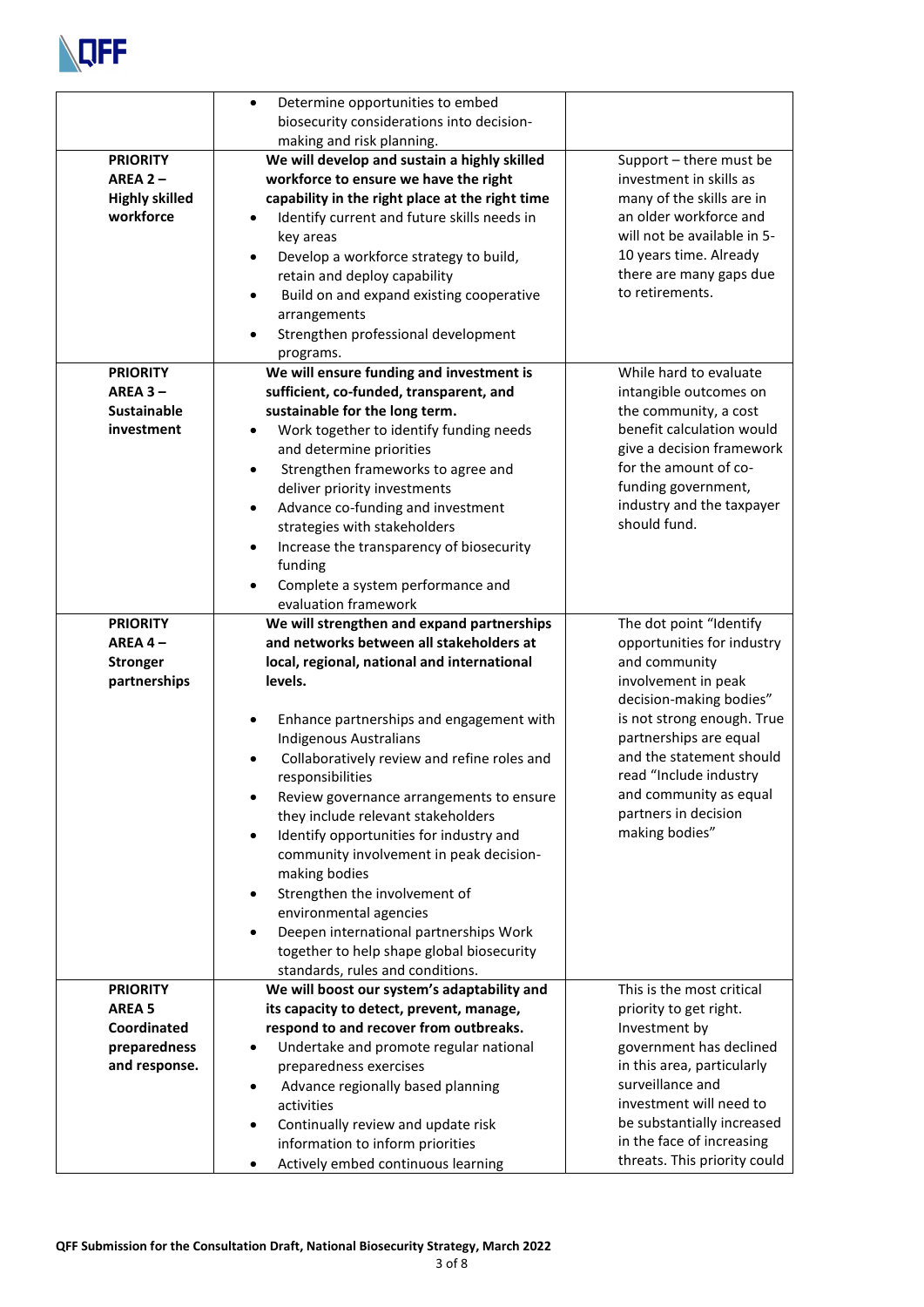

|                                                                                                  | Strengthen traceability arrangements<br>$\bullet$<br>Enhance our national surveillance<br>arrangements<br>Evolve our national information<br>management frameworks.                                                                                                                                                                                                                                                                                                                                                                                                     | be split into two or three<br>priorities to give it the<br>emphasis it needs, early<br>detection, prevention and<br>response. Each of these<br>areas is fundamental to<br>fighting threats.                                                                                                                                                                                                                                                                                                                                             |
|--------------------------------------------------------------------------------------------------|-------------------------------------------------------------------------------------------------------------------------------------------------------------------------------------------------------------------------------------------------------------------------------------------------------------------------------------------------------------------------------------------------------------------------------------------------------------------------------------------------------------------------------------------------------------------------|-----------------------------------------------------------------------------------------------------------------------------------------------------------------------------------------------------------------------------------------------------------------------------------------------------------------------------------------------------------------------------------------------------------------------------------------------------------------------------------------------------------------------------------------|
| <b>PRIORITY</b><br>AREA 6<br>Integration<br>supported by<br>technology,<br>research and<br>data. | We will create a more connected, efficient<br>and science-based system to facilitate more<br>timely, informed and risk-based decisions<br>Continue to invest in and rollout<br>transformative technologies to digitise and<br>automate processes<br>Increase stakeholder coordination to<br>$\bullet$<br>prioritise, drive and deliver national<br>research outcomes<br>Actively share data and research widely<br>Enhance the accessibility and use of<br>surveillance and interception data<br>Further support innovations to build<br>science and research capacity. | Technology and science<br>are essential to enhance<br>our capability to respond.<br>Access to data, is an issue<br>if government does not<br>provide an independent<br>facility to collect this data.<br>Relying on notifiable<br>diseases and just testing<br>for the suspected disease<br>does not allow for the<br>detection of emerging<br>diseases. Without data,<br>there will be insufficient<br>intelligence and much<br>reduced capacity to<br>respond. Laboratories are<br>critical and should be<br>included in the actions. |

## **Recommendation:**

QFF proposes that the 6 priorities be:

- 1. **Knowledge and intelligence of potential threats** through effective surveillance and assessment of emerging threats. This will give early detection of threats, one of the most important factors in minimising impact. A surveillance strategy needs to be developed to determine a critical level of surveillance across all states. Emerging threats, including the impact of climate change, need to be evaluated and forecast.
- **2. Prevention of threats.** This covers a highly skilled workforce, and training and prevention measures from border to farm through awareness, training and on farm biosecurity measures.
- 3. **Response and recovery.** This would include keeping Ausvetplan updated in animal industries and Plantplan for plants. The success to an effective response is planning, actively learning from past responses (so often not well done) and regular training of people who will be involved in the response. While, industry personnel will be busy managing their own productions, there needs to be good knowledge of the industry by the response participants. This means that in times of no threats, that government and other personnel who will be involved need to be actively updating themselves on how industry works on the ground. There have been alarming declines in government officers with on ground knowledge of industries.
- 4. **Integration supported by technology, research and data.** As per the consultation draft, this is a high priority. Laboratories however need to be specifically mentioned as they are critical.
- 5. **Shared biosecurity culture and stronger partnerships.** These two priority areas could be combined with an emphasis on real partnerships with shared decision making.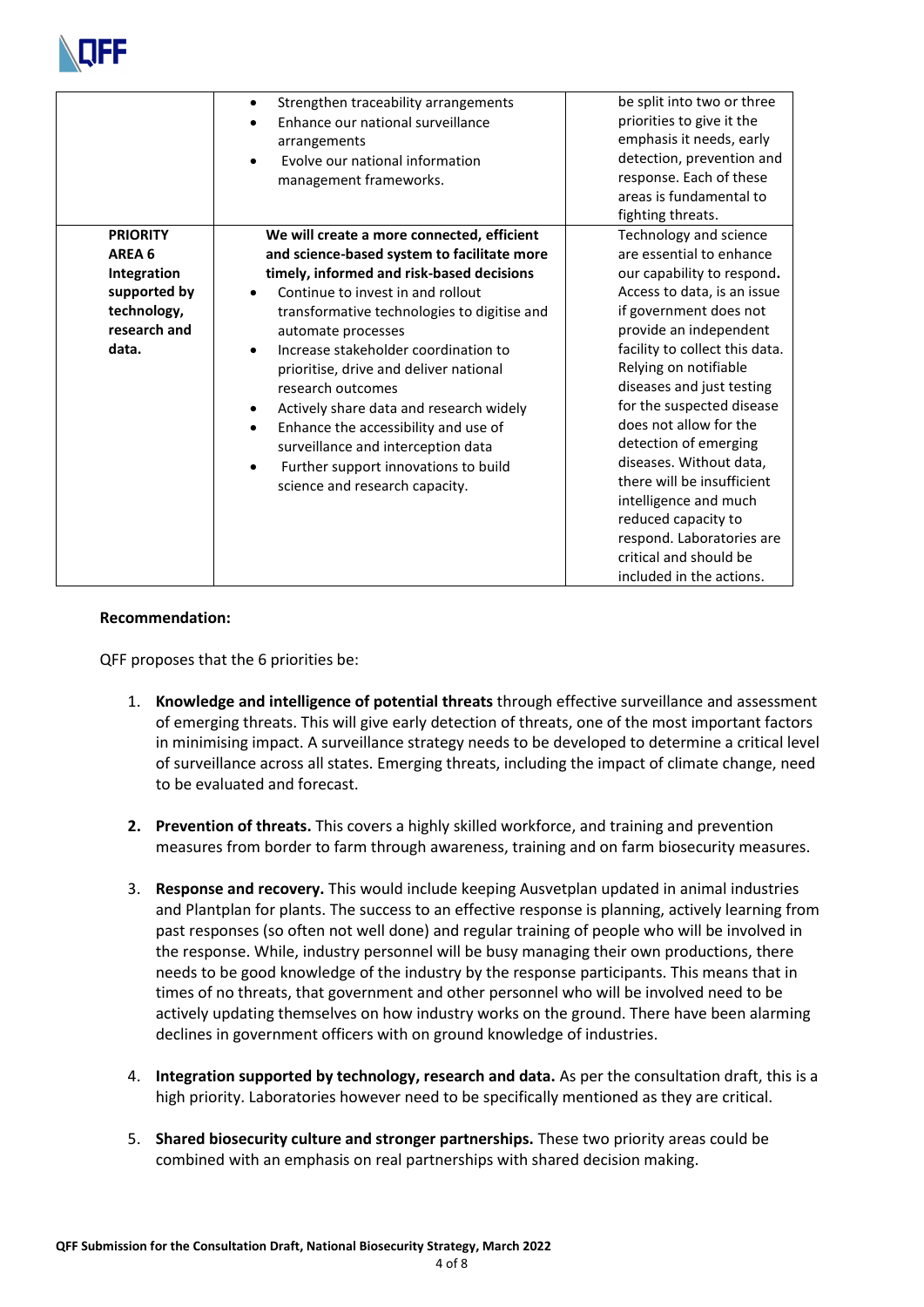

#### **2 ROLES WITHIN THE BIOSECURITY SYSTEM**

Can you see your current role within the biosecurity system reflected in the consultation draft?

Do you think the 'How our biosecurity system works' diagram (page 15) reflects your role and responsibilities in the biosecurity system? If not, what amendments should be made?

How do you see your own and others' roles changing into the future?

## **QFF Comment**

The diagram on page 15 is largely correct for industry; however, the detail following on pages 16 and 17, is somewhat concerning as clarification needs to be had on responsibilities such as import risk analysis, offshore treatments, capability building in neighbours, diagnostics and surveillance to name a few of the 20 plus areas on the diagram. It is difficult to interpret its significance and would be helpful if at least one agency was given the primary responsibility role for that area e.g. diagnostics and surveillance. By allocating responsibility to all is a sure way for groups to expect that someone else is doing it. By allocating a lead agency, other groups know they have a supportive role which can be defined.

QFF sees industries' roles primarily in prevention with on farm biosecurity plans, awareness of producers of risks and compliance and in working in partnership with government/responders in emergency response from high level decision making to on the ground operational matters.

## **3. BIOSECURITY RISKS AND OPPORTUNITIES**

 Are there any key risks and opportunities not captured in the consultation draft? Do any of the biosecurity risks or opportunities outlined in the consultation draft have additional implications for our 6 priority areas.

# **QFF Comment**

Critical key risks for biosecurity include

- 1. The loss of skilled and knowledgeable personnel particularly in government but also in industry and
- 2. The significant decline in surveillance which means pests and diseases will get a significant hold before being detected.
- 3. The variation and underfunded investment for biosecurity in different jurisdictions
- 4. The lack of mention in the strategy of ensuring that the diagnostic laboratories are at cutting edge and adequately resourced.
- 5. The lack of emphasis on forecasting and analysing trends and threats in particular the impact of **climate change**. There is a theory that the jet streams and cyclonic weather blew a lot of mosquitoes into Australia from Indonesia in November 2021 resulting in JE infections in 2022. Equally in the 2006 outbreak of sugarcane smut and the comment was made: "Its very interesting because in about 2004 there were some quite unusual jet stream winds and our pathologist at the time commented that this is the sort of weather event that could bring smut from either Indonesia or the Ord across to the east coast"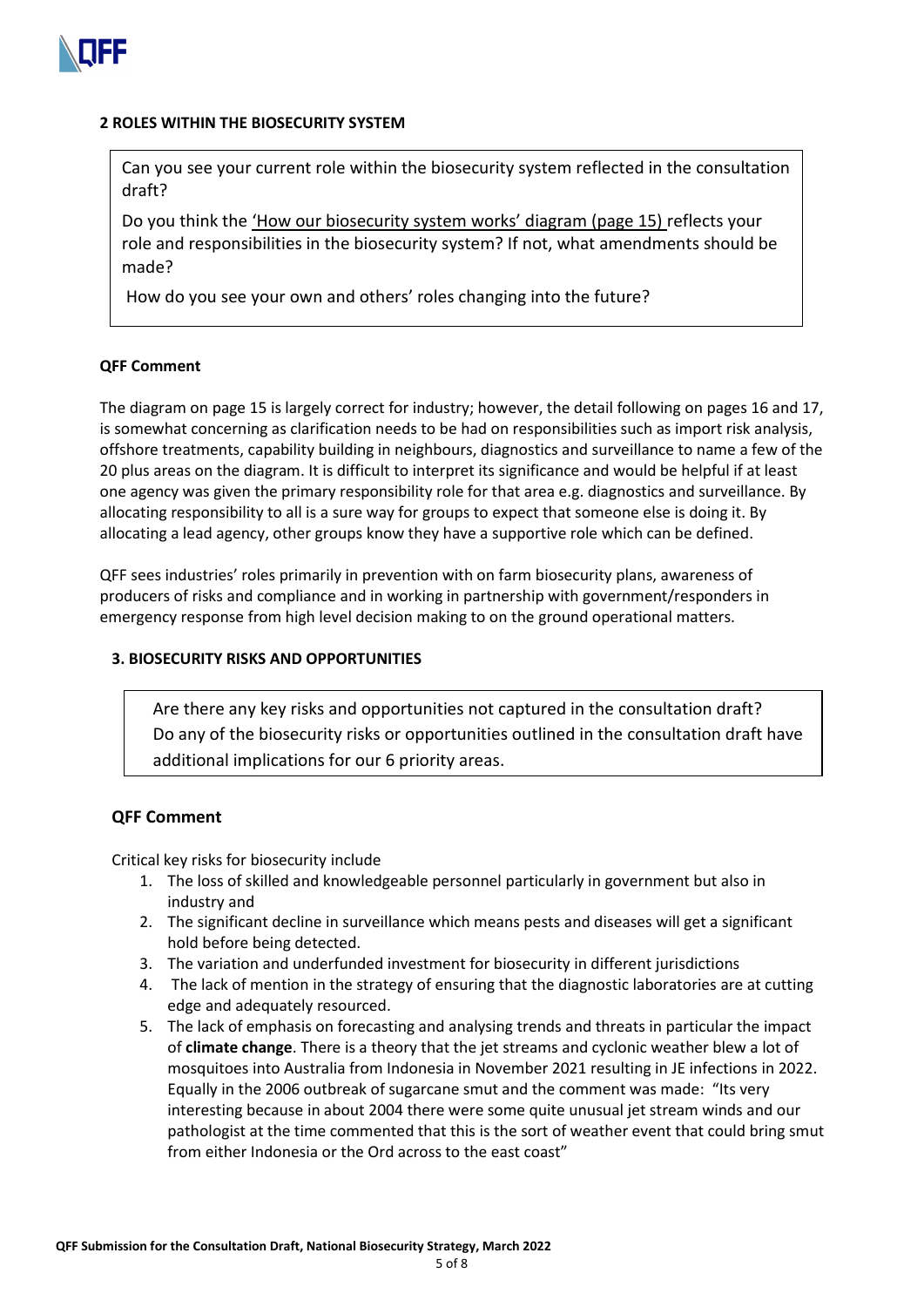

**In the animal industries**, there are some key comparisons as to how capacity to detect, diagnose and respond to diseases have markedly declined in recent years.

- There was a high level of investment in the 1980's in Queensland where veterinary pathologists received overseas training and regional laboratories opened in strategic locations. This meant that Queensland was in a good position to respond to the disease challenges of the following 20 years (Hendra, equine influenza, avian influenza, new chicken diseases to name a few) with excellent surveillance and trained and knowledgeable staff who were also experienced in emergency response.
- Regional veterinary laboratories in Queensland have now closed, staff have been cut and training very much reduced. These staff are now retiring, surveillance has dropped to below 20% of what it was in the early 90's (there were 900 submissions of poultry diagnostics submitted in the early 90's, at the last poultry meeting in 2021 the total for previous 6 months was 69). We remain extremely vulnerable to a major outbreak which we will not be able to manage.
- Thirty years we had data but limited analysis. Now it is the reverse. We have investment in computer programs to analyse data but there is little to no data to analyse.
- The risk for animal industries is at a higher level than at any other time e.g. African Swine Fever and avian influenza. Additionally we have sudden emerging diseases that were not on the radar such as Japanese encephalitis. Investment in early detection, surveillance, and the diagnostic and response system are the most critical areas to put investment into.

**In the plant industries,** there are more species and pathogens than animals and less dedicated laboratories to receive samples for general surveillance. There is usually a longer time for the disease to be diagnosed and then it is difficult to eradicate. **Sugarcane smut**, caused by the fungus *Ustiilago scitaminea* in Queensland in 2006 wiped up to 30 per cent off gross margins in the state's \$2 billion industry. It was found in multiple areas and tracing evidence suggested that the disease had been present for 2 years. One pathologist felt that abnormal jet streams from Indonesia in 2004 may have been responsible for blowing the fungus in from overseas. Control is now by planting resistant plants.

There is a lot at stake. Other plant diseases that have occurred in recent years include **Citrus Canker** in 2006 where approximately 490,000 citrus trees were destroyed, an area of around 3000 square kilometres. Also destroyed were 175,000 native citrus or citrus glauca which are hosts to citrus canker. The citrus canker outbreak had a huge impact on the community – it was the Chamber of Commerce view that every business in Emerald and surrounding areas had been affected. This outbreak was believed to be caused by illegal importation.

Described as the "Ebola virus" of bananas, **Panama tropical race 4 disease, a soil fungus** left producers in the \$600 million- a year industry scrambling to react to the potentially devastating outbreak at Tully in 2015. If the disease were to spread beyond its current distribution in Australia or new infections arrive, it could devastate Australia's banana industry. In 2020, another infection was found on a property close to three other properties infested with the disease in 2015. The Qld government has spent \$42 million to manage the disease.

The characteristic of plant diseases is that when it is detected, it is usually well established and possibly here to stay. Early detection is a priority in managing these diseases.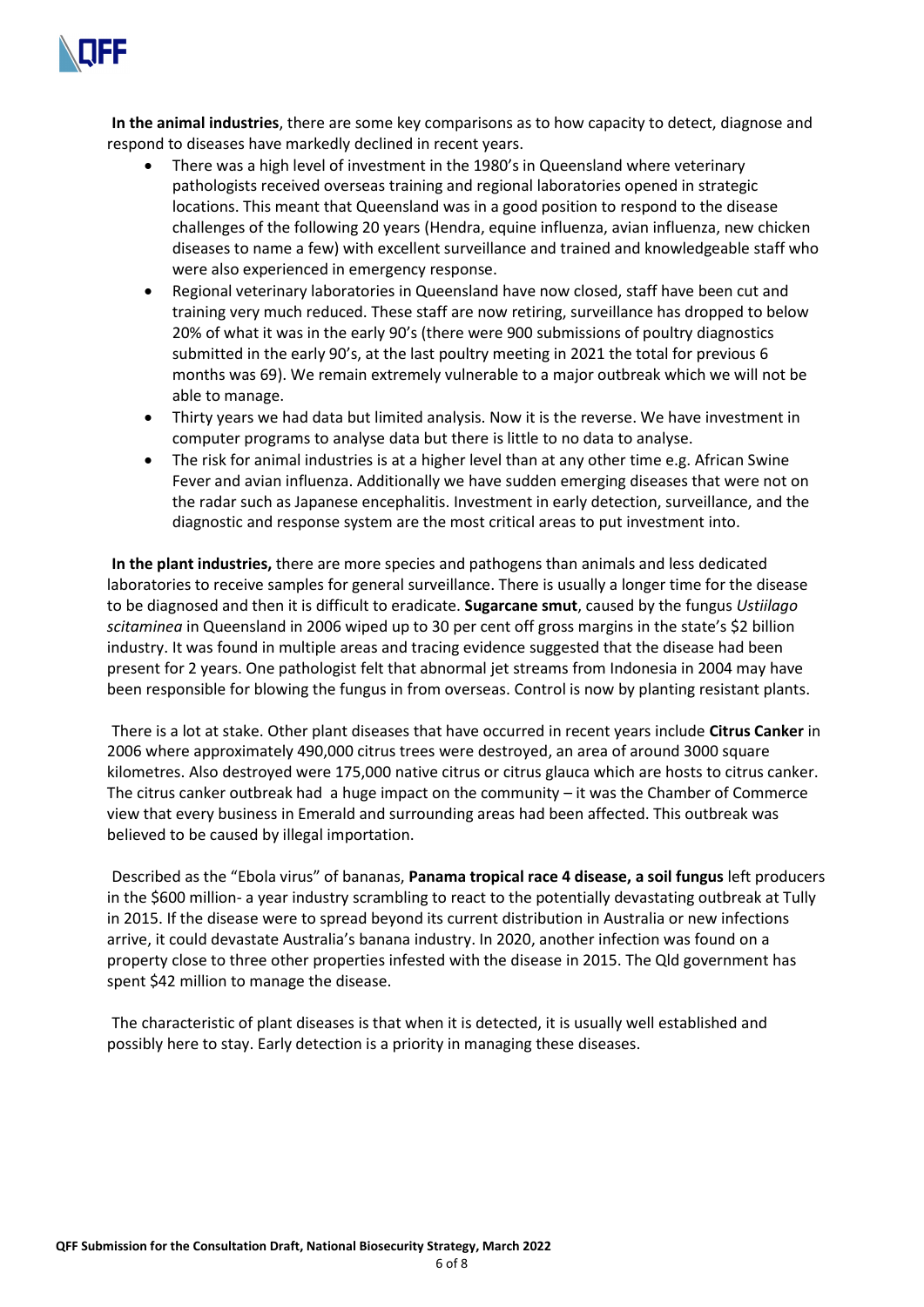

## **Recommendation:**

- **1.** Early detection requires robust diagnostic systems. A baseline audit of what the capacity of plant diagnostics is in Australia needs to be done as well as the number of plant submissions by species.
- 2. The issue of government disinvestment in biosecurity at state government levels needs to be addressed. If government has downsized its commitment, an alternative system to generate the same services is critical. Consideration should be given to establishing a separate independent entity to provide these services. These risks need to be acknowledged and solutions brought to the table in a national think tank.

# **4. ACTIONS**

What are your views on the proposed initial actions?

What other actions should be included to deliver our 6 priority areas, address biosecurity risks and capitalise on our opportunities for change

# **QFF Comment**

In the most critical priority, Coordinated preparedness and response, the actions are inadequate to address the risks faced in this sector. There needs to be:

- a commitment to a surveillance strategy which includes emerging diseases.
- a commitment to minimum training needs, exercises and future proofing our responses based on continuous improvement.
- These commitments need to have a base level assessment of their current effectiveness and then performance measured each year to tangible performance indicators. It is not ok to just say that that action has been fulfilled because we have had two national exercises this year. The question requires asking what outcomes have resulted and to what quantum have we improved in these areas to reduce risk.

A critical area is the issue of co-funding. While hard to evaluate intangible outcomes on the community, a cost benefit calculation would give a decision framework for the amount of co-funding that government, industry and the taxpayer should fund. Where there is substantial flow on benefit for the community if certain actions are taken, that amount needs to be factored into co-funding calculation.

# **6. IMPLEMENTATION AND REVIEW**

What mechanisms should be established to ensure stakeholders are involved in the further development of actions and implementation planning?

– How regularly should the strategy be reviewed?

– How should we monitor and evaluate the success of the national strategy and implementation plans